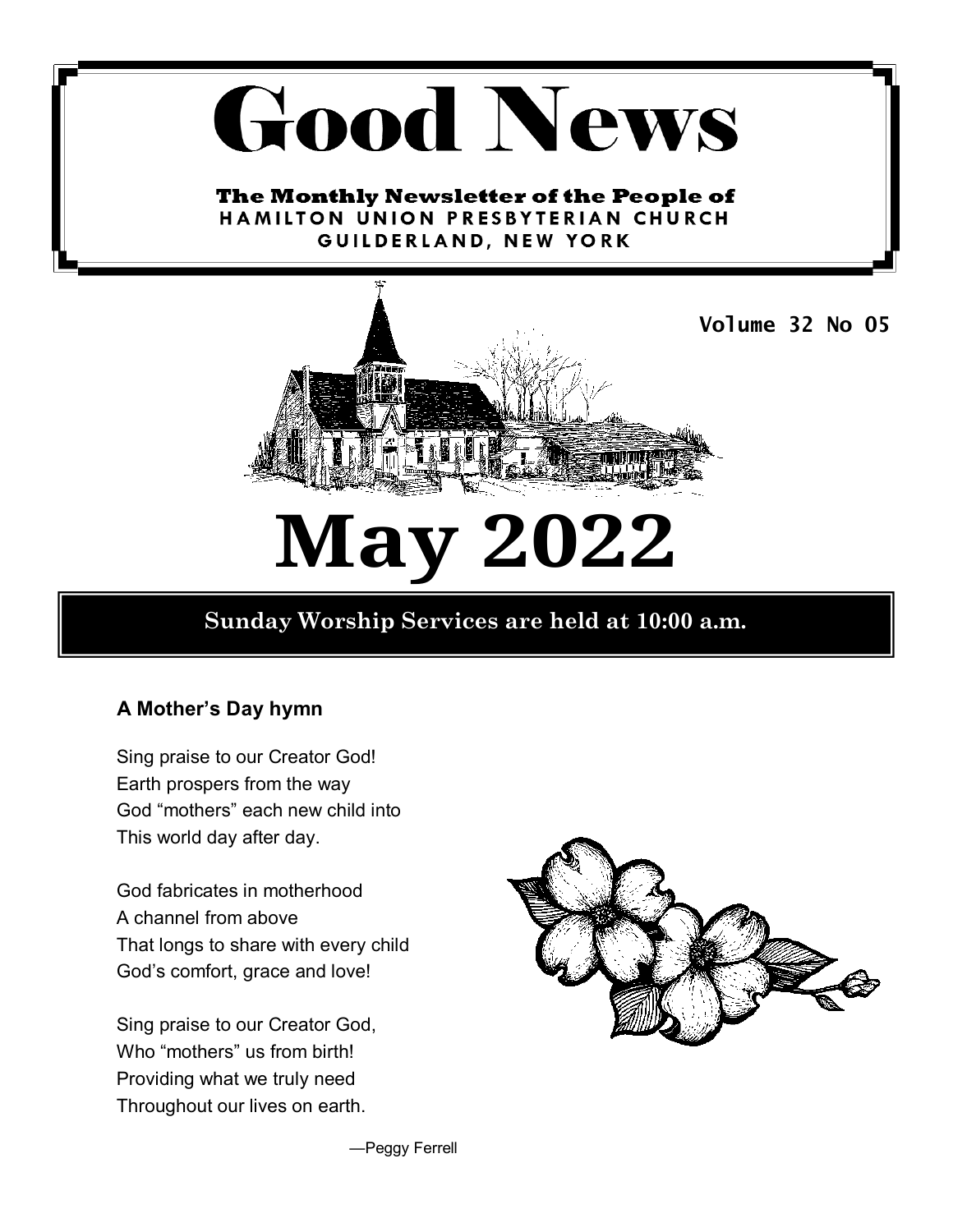*"I give thanks to my God always for you because of the grace of God that has been given you in Christ Jesus." ~1 Corinthians 1:4* 

#### Friends in faith at HUPC,

On May 1, we will celebrate one year since I began to serve as your pastor. What a year it has been! Through slowly emerging and reopening from the pandemic, to committing ourselves as a congregation to be a Matthew 25 church; through shared joys and griefs, we have grown to know each other deeper, sharing in the love of Jesus Christ together.

There is a lot of reflecting I could do (and am doing) on the successes and challenges of the past year, but that is for another time.

For now, I simply want to say - thank you.

Thank you for trusting me to *be* your pastor; for sharing with me your happy moments *and* your pains, and for allowing me and my family to share ours with you, especially over the past couple of months in the death of my father. We have felt incredibly cared for, loved, and supported. The sheer volume of cards you sent testifies to this love.

Thank you for being willing to try new things and let go of old habits. Thank you for your patience as I have gotten my feet under me (in the age of Covid, it was not as easy or as smooth as it could have been!). Thank you for being open to hearing hard truths, as well as to the learning of how we can be agents of change in our community and our world.

I am truly excited to see where God is calling us to, and how we will be changed and challenged. The story of our ministry is being written every day, and it is a story worth singing about!

Friends, thank you.

In love in Christ,

~Pastor Kyle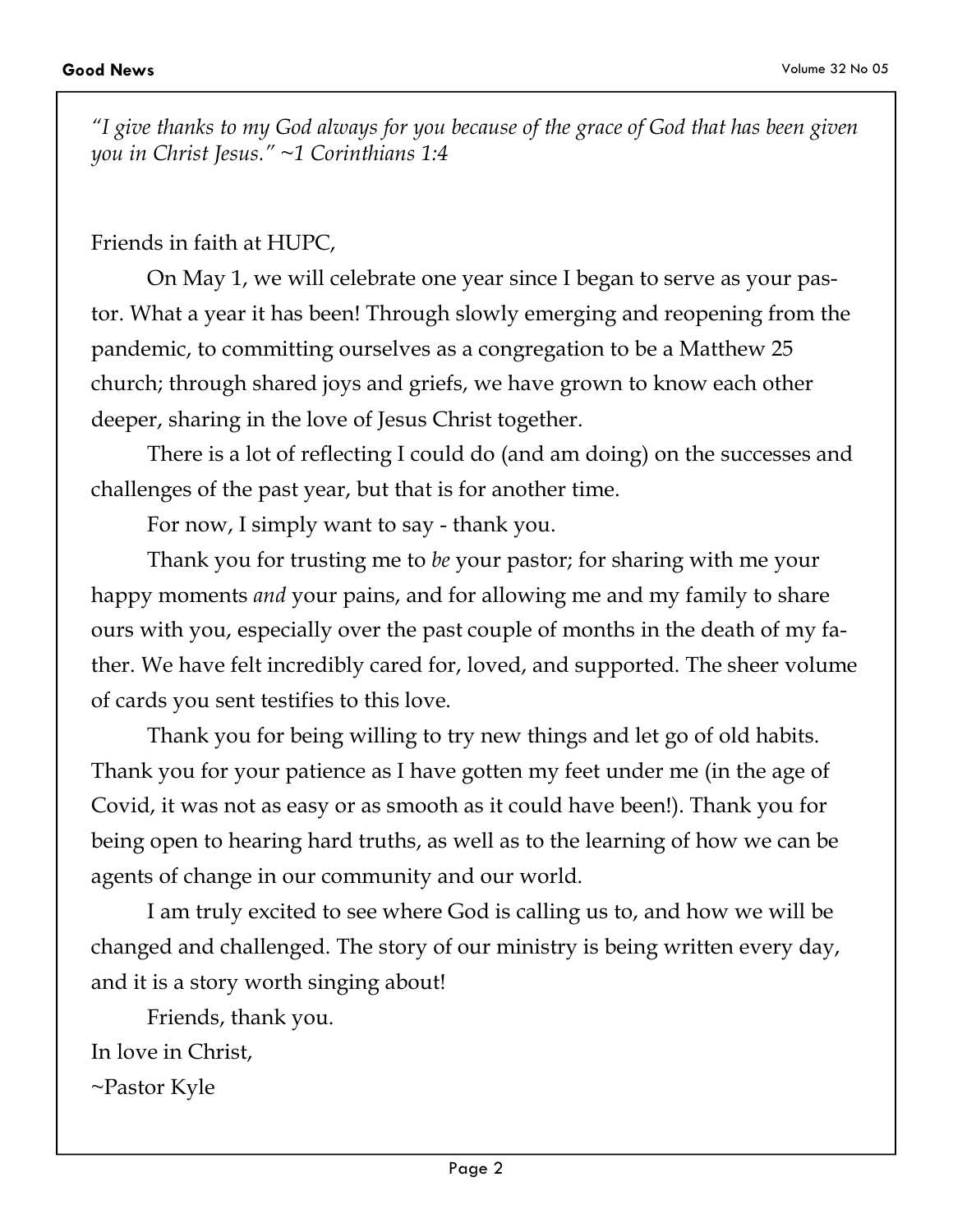

**A Sneak Peek at sermons coming in May!** 

May 1: *Pastor Kyle and family away*  May 8: Acts 9:36-43, *A Curious Woman*  May 15: Psalm 148, *Praise the Lord!*  May 22: *Pastor Kyle away for Continuing Education*  May 29: Acts 16:16-34, *Liberating Words* 

#### **WINNER, WINNER,CHICKEN DINNER(S)**

It's not too early to start planning for HUPC's upcoming BROOKS CHICKEN BARBECUE fundraisers for 2022. YOUR HELP IS NEEDED!



This summer and fall, we will be hosting these fun and tasty, one-day fundraisers on Wednesdays, JUNE 8, AUGUST 3 and SEPTEMBER 28.

These are important fundraisers that support our mission efforts and the annual church budget. It takes about 20 people to set up, run and clean up after each event, covering 2 shifts from 2-4pm and 4-6 pm. Tasks include tent and parking lanes set-up (in the morning), greeters to hand out order forms, meal assemblers, meal packagers, order takers and deliverers, cashiers and clean-up crew. We have a few "seated jobs", but most require standing or walking.

It is critical that we have volunteers sign-up in advance so we know we can fill the needed positions and can make these fundraisers work. If we do not have enough workers lined up by the Monday prior to each BBQ, we would have to cancel the event, as nearly happened last fall.

BOOK YOUR SPOTS NOW. Get it on your calendars! (Volunteering also ensures you get your chicken before we sell out!!)

To sign up for a time and task, please contact Bruce Williamson, BBQ Coordinator, as soon as possible, at bewillia302@gmail.com or 518-357-0746.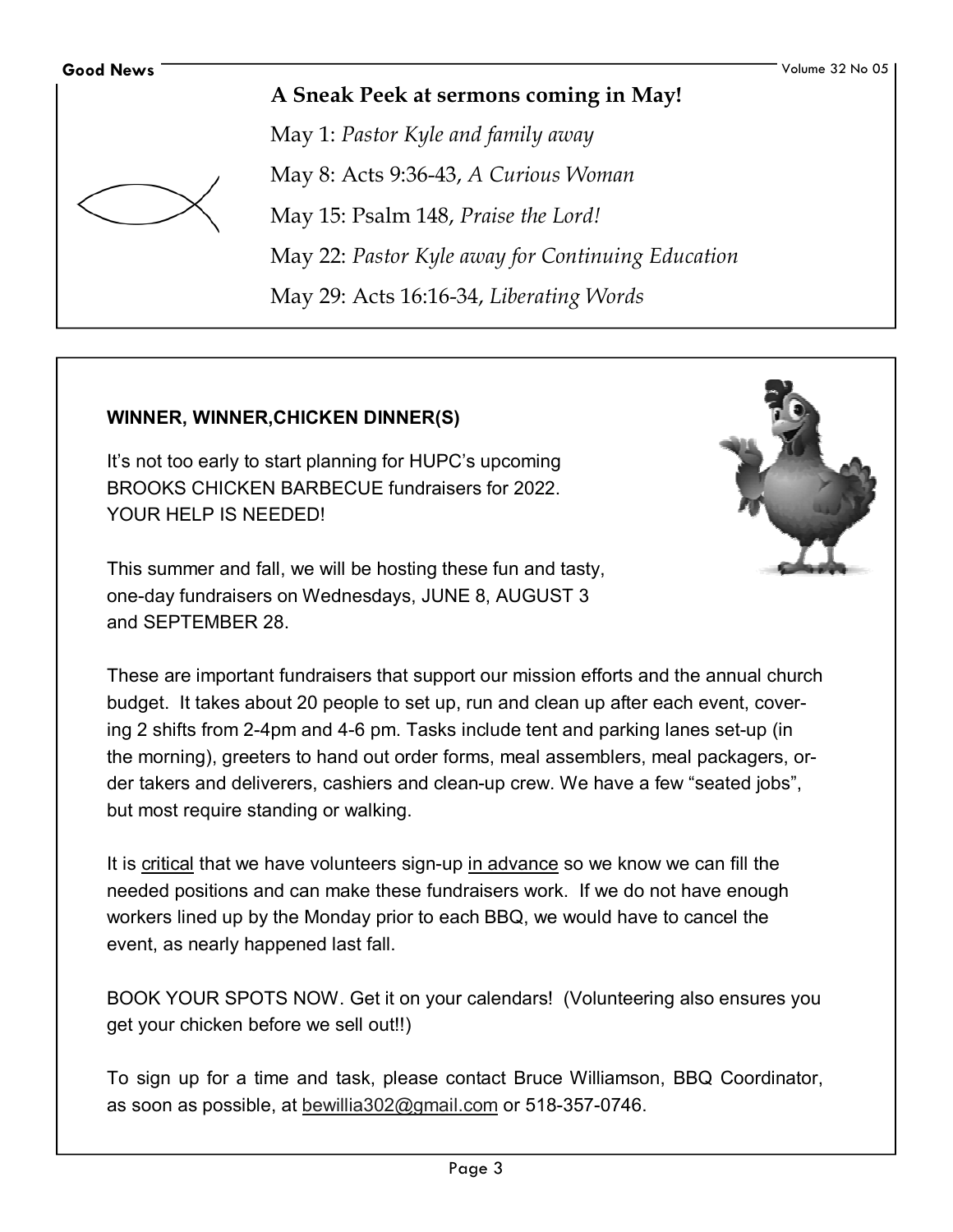# **LITURGISTS**

| May 1  | <b>Sue Ferris</b>    |  |  |  |
|--------|----------------------|--|--|--|
| May 8  | Trudy Hutchinson     |  |  |  |
| May 15 | Hannah Hunter-Harris |  |  |  |
| May 22 | Karen Williamson     |  |  |  |
| May 29 | George Hannett       |  |  |  |
|        |                      |  |  |  |
|        |                      |  |  |  |

# **TECH TEAM**

| May 1    | Liz and Declan Egan                    |  |  |  |
|----------|----------------------------------------|--|--|--|
| May 8    | George Hannett and<br>Karen Williamson |  |  |  |
| May $15$ | Kyle and Audrey Hall                   |  |  |  |
| May 22   | Liz and Declan Egan                    |  |  |  |
| May 29   | Diane Irwin and<br><b>Hugh Stevens</b> |  |  |  |
|          |                                        |  |  |  |

# **COUNTERS**

| May 1    | Laura Smith<br><b>Billy DeBarthe</b>             |  |  |  |  |
|----------|--------------------------------------------------|--|--|--|--|
| May 8    | <b>Bill Hasselbarth</b><br>Hannah Hunter-Harris  |  |  |  |  |
| May $15$ | Margaret Gardam<br>Peter McKinney                |  |  |  |  |
| May 22   | Karen Unser<br>Carolyn Sarbello                  |  |  |  |  |
| May 29   | <b>Bill Hasselbarth</b><br><b>Billy DeBarthe</b> |  |  |  |  |
|          |                                                  |  |  |  |  |

Planning Ahead …

Our 9:00 am Summer Worship service will run from June 19th through September 4th.

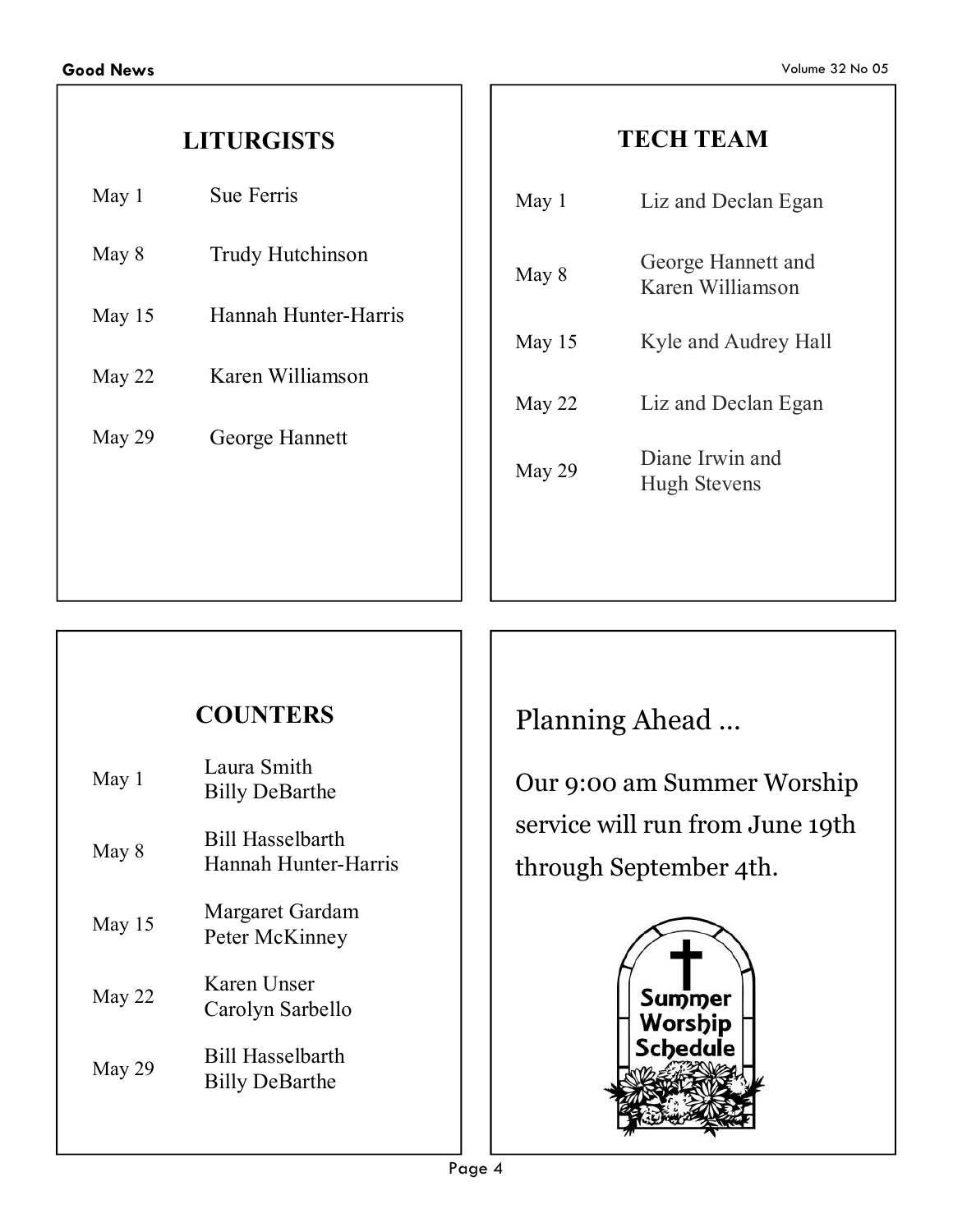

#### Let's "Blanket the World in Love"!!



Hi, friends!! Mickey here again! Did you notice it's not "blanket the world with love" but "blanket the world in love"? However they say it, it's our chance to give in honor of our mothers and fathers or others we cherish or in memory of those who have gone before us. Last year Presbyterian Women (PW) offered the opportunity for you to order lightweight (@\$10) or heavyweight (@\$15) blankets through Church World Service (CWS), and you rose to the occasion as you always do!!!!!: 118 blankets were donated (57 lightweight and 61 heavyweight). You are a marvelous and generous congregation and I truly thank you from the bottom of my heart.

This year, PW is going to offer the blankets from May 1'to June 12 to encompass Mother's Day and Father's Day, and to give you the chance to give in honor or memory of anyone. For anyone new to this program, you do not buy literal blankets, but give the money to CWS through PW; blankets are sent to places and people in this country (after fires, hurricanes, etc) and around the world (such as Australia, Haiti, and Ukraine) that are experiencing disasters and difficult times. In return, you can get cards to send, or you can send your own cards or make cards using the picture below.





I will collect the money/checks—either you can mail them to me or drop them off on our porch; let me know if you want cards and I'll have them ready for you:

518-356-1691

Jean Michelle Nieman 896 Pine Hill Dr Schenectady, NY 12303

Checks should be made out to PW of HUPC. Please write in the memo line the type and number of your choice(s): for example, "1 hvywht" (\$15); "2 lgtwht" (\$20); "1 lgtwht, 3 hvywht" (\$55); "5 hvywht,"(\$75) etc.

Thank you in advance! Love, Mickey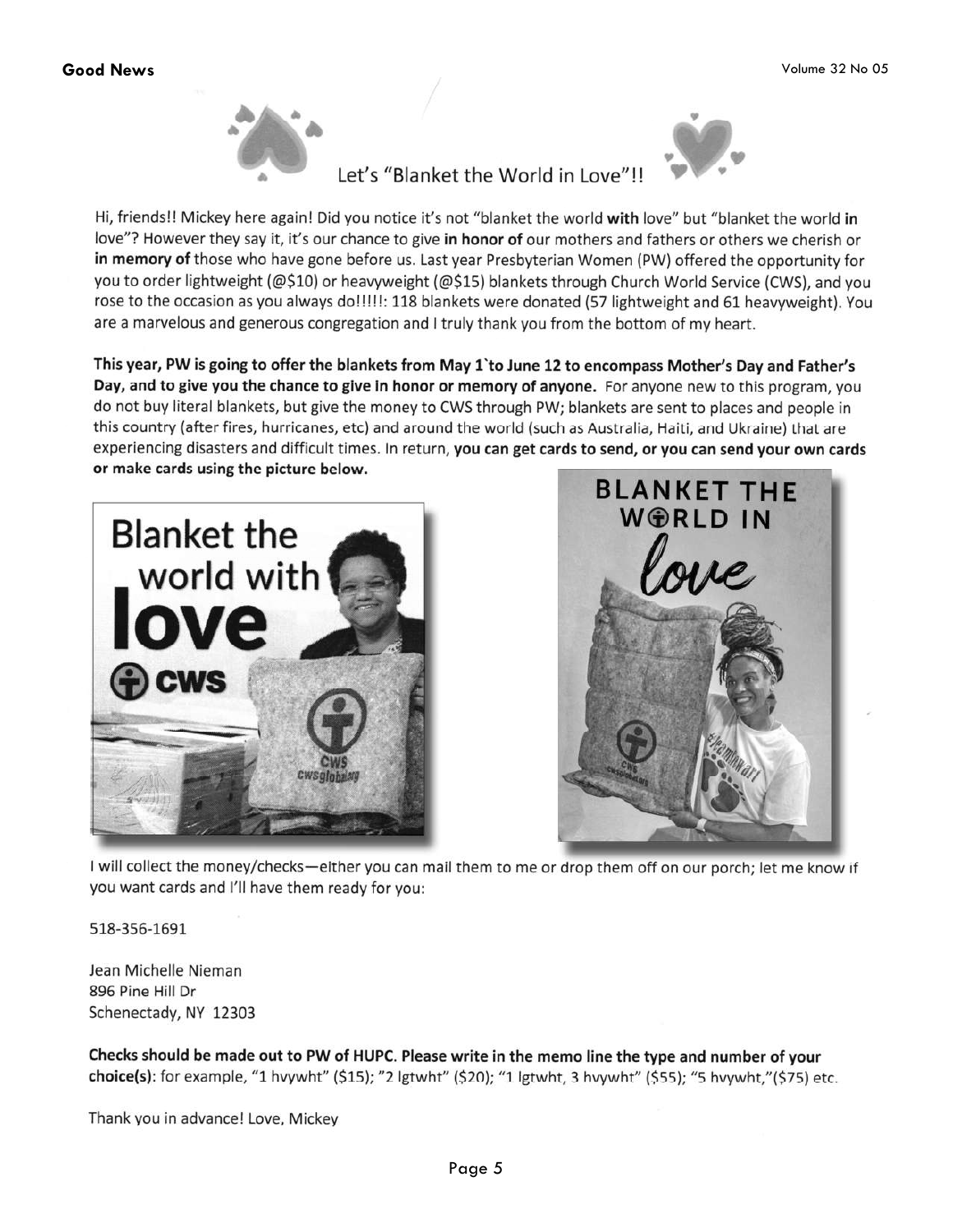

# **Presbyterian Women in the Presbytery of Albany Zoom Spring Gathering Wednesday, April 27 – Sign in at 9:45 am Program is 10:00 am to noon.**

# *Presbyterian Women, Who Are We Really, Today? Presentations by Presbyterian Women's Groups in the Albany Presbytery*

# *Installation of Coordinating Team Members by Rev. Kathy Reeves, Presbyterian Women's Churchwide Moderator*

The freewill Offering will go to the Presbyterian Disaster Assistance Fund for the Ukraine. Send donations to Rosalie Hemingway, 3213 Church St., Valatie, NY 12184. Make out checks to Presbyterian Women in the Presbytery of Albany with PDF for Ukraine in the memo line.

Registration is needed to receive the link for the program. Contact Andrea Ralph at aralph20@hotmail.com

For further information contact: Rosalie Hemingway at 518-758-7886 or silver3213@gmail.com Charlotte Hasselbarth at 518-356-0637 or chasselbarth@hotmail.com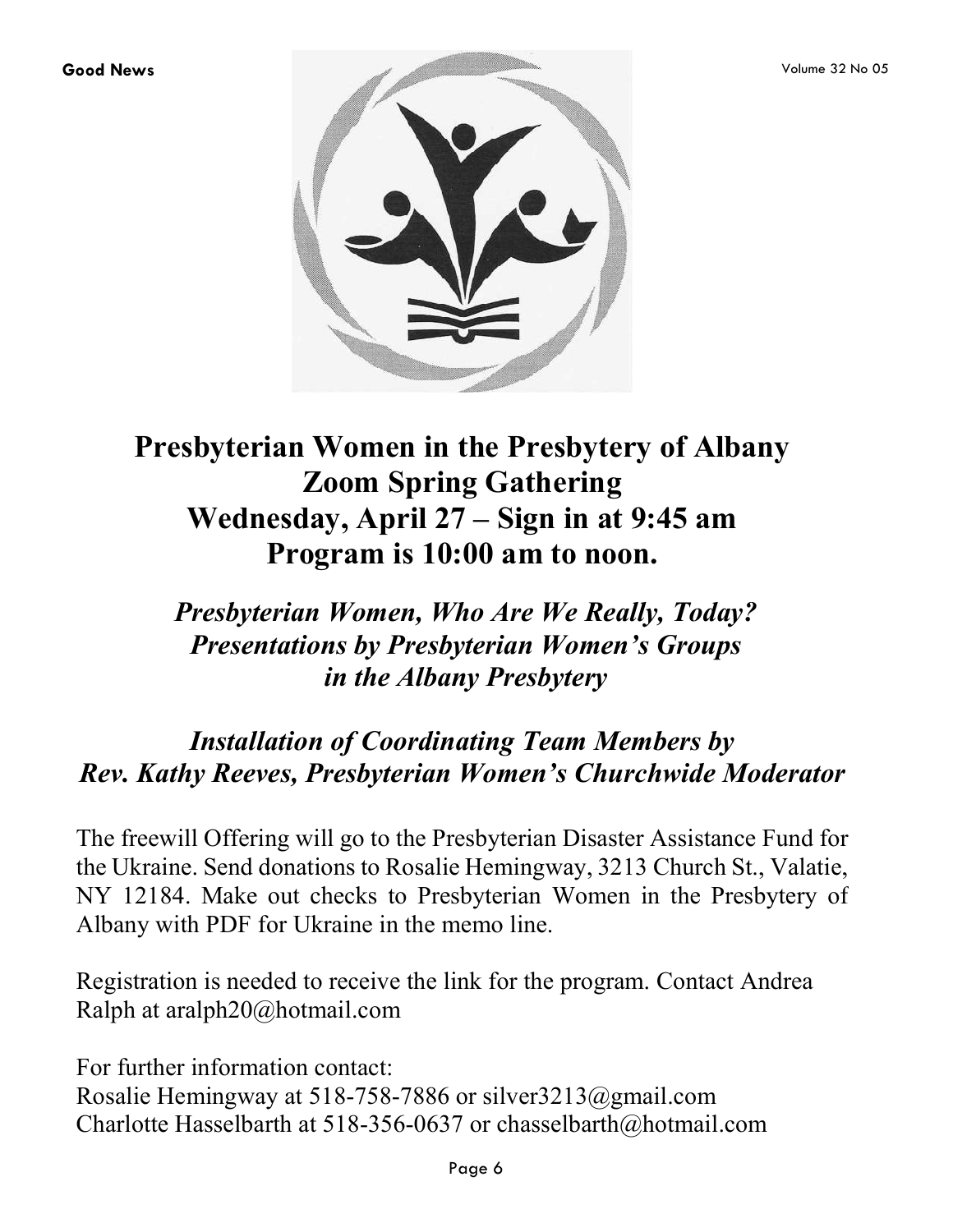

Education Building.

# **FLOWER SIGN-UPS**

There is still PLENTY of room on the flower sign-up sheet to add your name! Help make Sunday Worship even more joyous with the addition of some fresh flowers. What a divine way to celebrate the anticipated arrival of Spring and Easter with the donation of flowers from God's garden. Sign-up sheets are in the back of the Sanctuary and in the church office. You can also email Kim at hupc@hamiltonunionpresbyterianchurch.org or Hiram Eberlein at mehe1964@verizon.net and they can add your name as well.

#### **From Steve Smith, Chair of the Property Committee:**

#### **Checking our Inside Atmosphere**

We recently had a mold inspection done of the church building. The inspection did find some mold in three areas: the bathroom under the Sanctuary, the old kitchen under the Sanctuary, and the mechanical room in the education wing.

It's important to know that the vast majority of spaces in the church — including the areas we use most — are safe. Mold occurs naturally in the air all around us, and given the age of our building, it's unfortunately not surprising that some took hold in the areas cited above. Mold also needs moisture to grow, which means we will need to check our building thoroughly for places water may be entering and seal it.



For now, an "out of order" sign has been placed on the door of the bathroom below the Sanctuary, which was the area most affected by mold. Please use the bathrooms in the

We have not yet received the written report from the inspector. Once we receive it, the Property Committee will determine how to best address these issues. We may be able to address some things ourselves, such as sealing cracks, caulking around windows, diverting rainwater away from the building and installing dehumidifiers. We may also choose to address the areas most affected by hiring an expert, such as a mold remediation contractor.

We will keep you informed as we know more, including how members can help.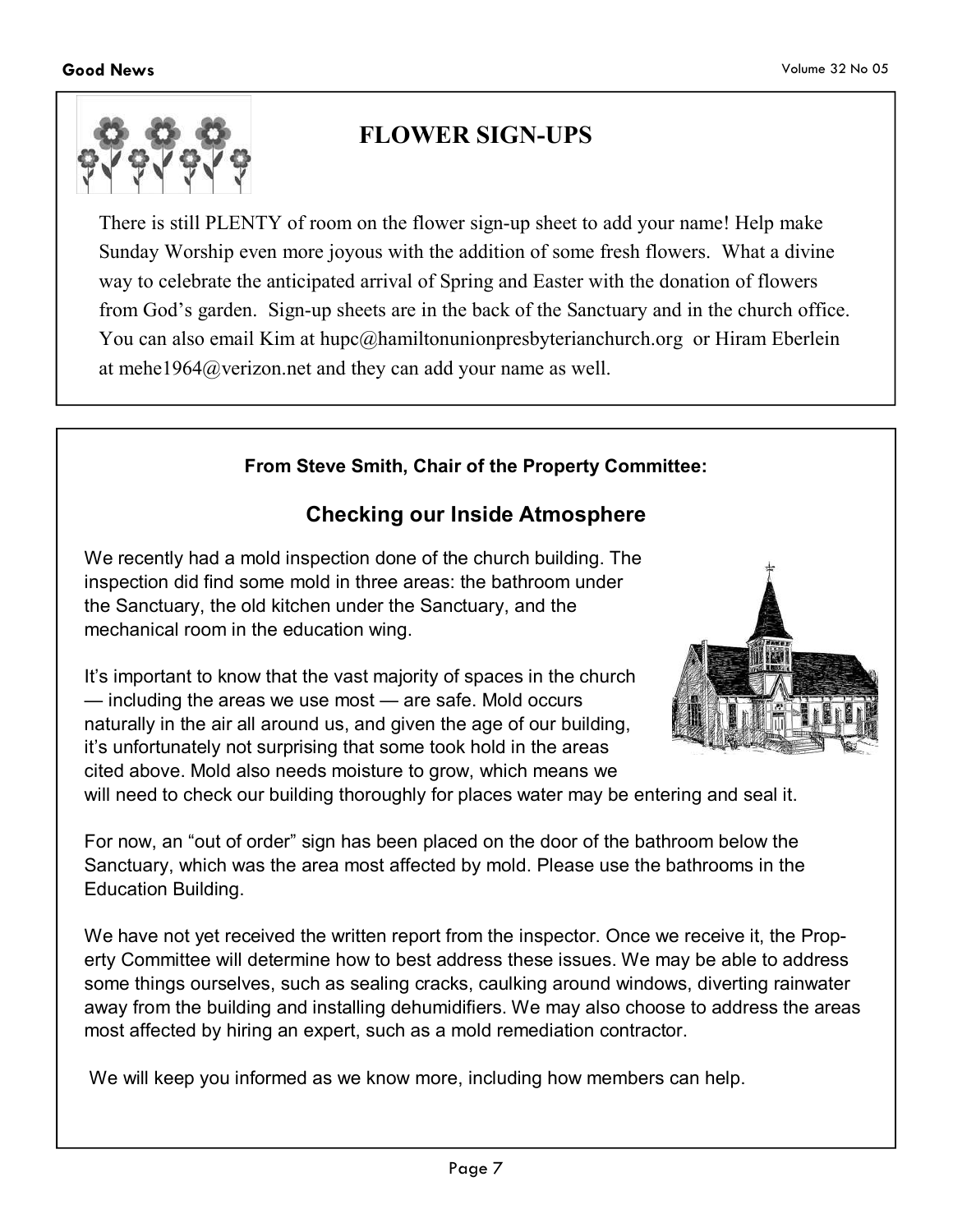

# **Happy Birthday to:**

- May 4 Maryanne Masley-Hannett
- May 12 Rev Stewart Pattison
- May 25 Terry Nieman
- May 28 Brian Nitsky

If you would like your birthday, anniversary, or some other special occasion printed in the "Good News", please notify Ann McKinney at (518) 488-7195 or email me at: ANNANDPETERMCKINNEY@GMAIL.COM

If you see that an incorrect date is in the "Good News", please let me know. Thanks! *Ann McKinney*

# **Have An Upcoming Event?**

Please let the church office know by picking a paper form in the church office or in the back of the sanctuary. You may also fill out a form electronically. Please be sure to turn in your form 72 hours before your event!

If you have any questions, please email Kim at hupc@hamiltonunionpresbyterianchurch.org

The electronic Event Planning Form is at

**https://bit.ly/HUPCEventForm** 

| Event Planning Form-Hamilton Union<br>Presbyterian Church<br>This form should be used to request an Eirent and use of room and resources, etc. |                                                                              |
|------------------------------------------------------------------------------------------------------------------------------------------------|------------------------------------------------------------------------------|
|                                                                                                                                                |                                                                              |
| goodnewshupc@gmail.com Switch account<br>bytupsa +                                                                                             |                                                                              |
| Email *                                                                                                                                        |                                                                              |
| Voir amail                                                                                                                                     |                                                                              |
| Newt                                                                                                                                           | Clear form                                                                   |
| forcer pubmit passwords through Geogle Forms.                                                                                                  |                                                                              |
|                                                                                                                                                | The form was assumed inside of Ramcham Union Presidence Church, Report Atoms |
|                                                                                                                                                | Google Forms                                                                 |

or

**https://docs.google.com/forms/d/11oCqKaC3IHryHTvHtI4FVTfhsun-fiWzX-QBjONrTrk/edit**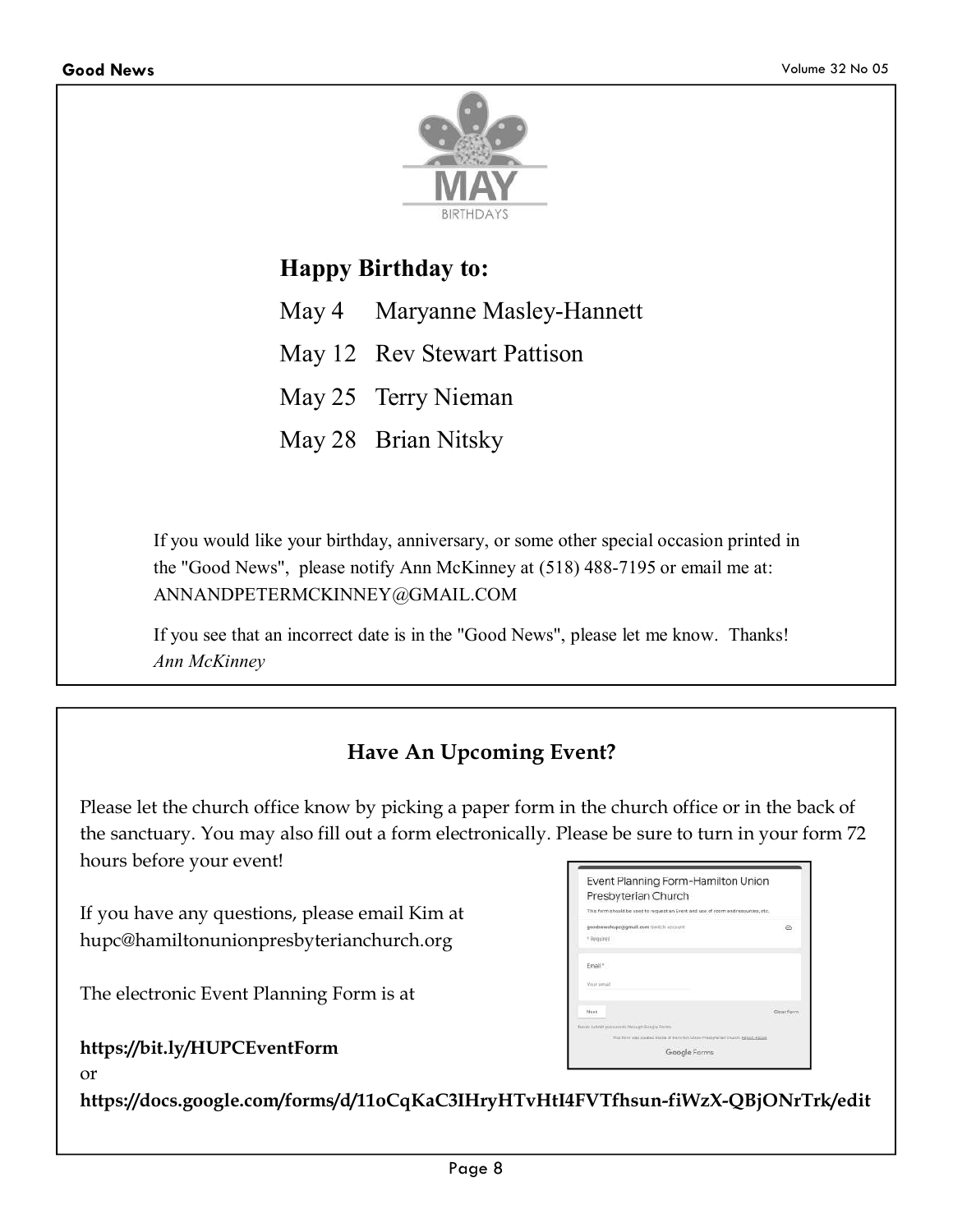#### **Mission Trip Fund Grants to Our Church Family**

The Mission and Social Witness Committee administers a Mission Trip Fund that is available for any member of our church family. The fund currently has \$17429.15 in it. Although grants are available to anyone in our church family, we want to especially encourage young adults to apply. During high school or college years there are often opportunities to become involved in mission trips. We have established criteria and a process to follow to request financial assistance.

1.Recipient must be a member of church or a relative of a member 2.Request must be related to a mission trip/event (personal or group) 3.Request must be submitted in writing with a thorough description 4.Recipient must return to HUPC to share his/her experience after the event/trip

Give application letters to Lindsay Hall, the Chairman of the Mission and Social Witness Committee.

#### **The Mission and Social Witness Committee**

We are excited to be able to begin holding a fellowship and coffee time again! Our plan is to keep it simple: coffee and cookies in the back of the church. **We are looking for volunteers willing to make coffee and bring in some kind of treat (a container of either packaged or homemade cookies are perfect!).** Assistance with locating the coffee supplies and training on the new coffee maker can be provided if needed; please let us know if you need help when you sign up. If you would be willing to assist with this, please call or email (hupc@hamiltonunionpresbyterianchurch.org) the main office with the date you are able to host. We are excited to be able to welcome back this important part of our church community, but we can only do this with help from members of the congregation.

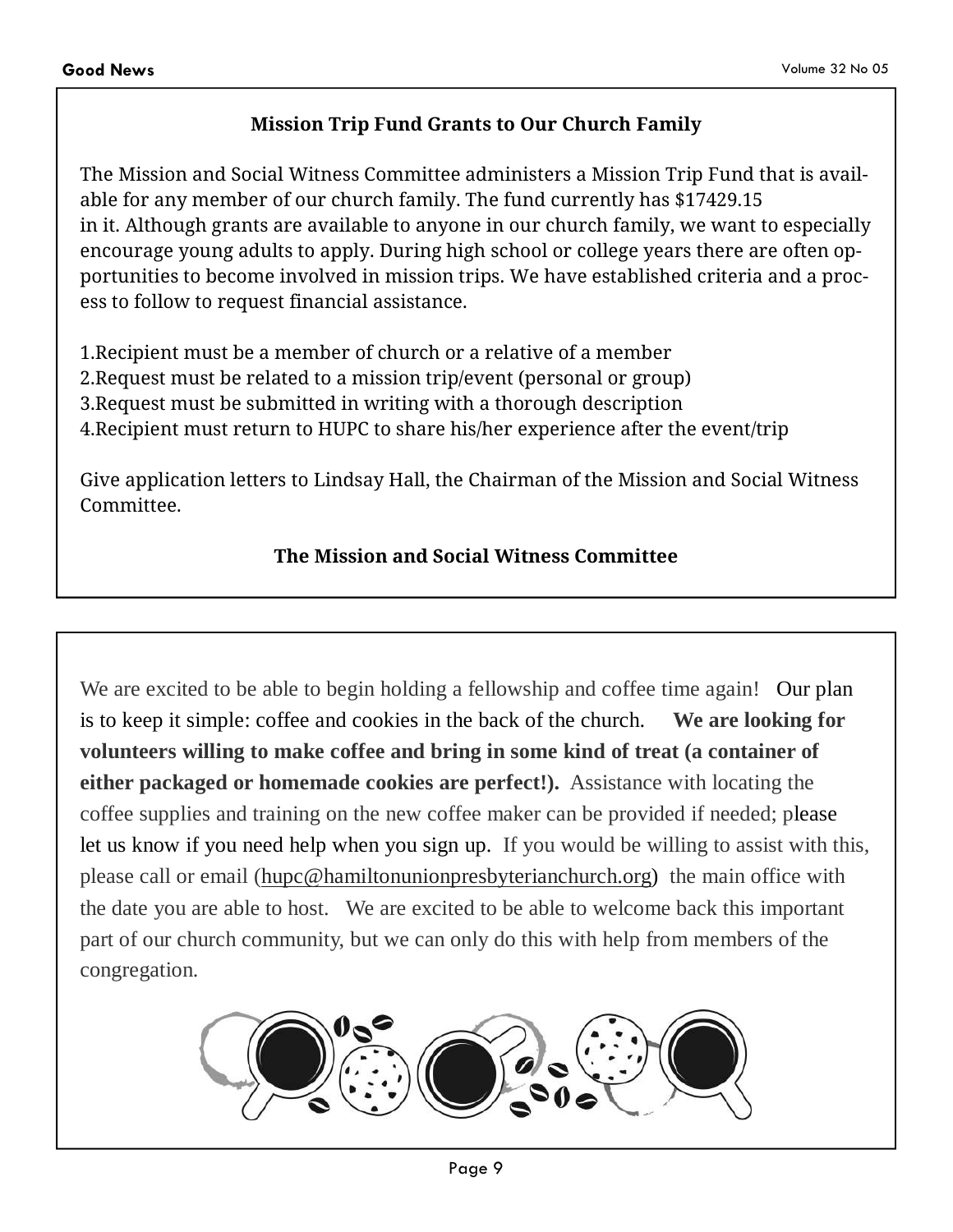# **Gade Farm Days Fundraiser**

Fri, May  $20 - Sun$ , May 22 and Fri, June  $3 - Sun$ , June  $5$ 

Every year, during 2 spring weekends, Presbyterian Women sponsors Gade Farm Days. It is an important fundraiser for our budget, the majority of which goes to mission projects. The Gade family donates a very generous percentage of the purchases made by our church family at the Gade Farm Store, on those weekends. Use the coupon below when you make a purchase.

The Gade farm is located at 2479 Western Ave, Altamont, NY 12009. The Gade family have been members of Hamilton Union for generations.

Thank you in advance from Presbyterian Women

| <b>Gade Farm Days 2022</b>     |                       |
|--------------------------------|-----------------------|
| May 20, 21, 22<br>June 3, 4, 5 | WE'RE GROWING FOR YOU |
| Amount: \$<br>Name:            |                       |
|                                |                       |

## **Hamilton Union has an Anniversary Coming Up!**

In 2024, the congregation of Hamilton Union Presbyterian Church will be 200 years old! That's quite an important anniversary, and we'd like to start now to plan the party!

The Session is putting together a group/Committee to plan this celebration. If you are interested in helping out, please contact the church office (phone 518-456-5410, email hupc@hamiltonunionpresbyterianchurch.org) or Karen Williamson at 518-669-4450, email kawillia302@gmail.com .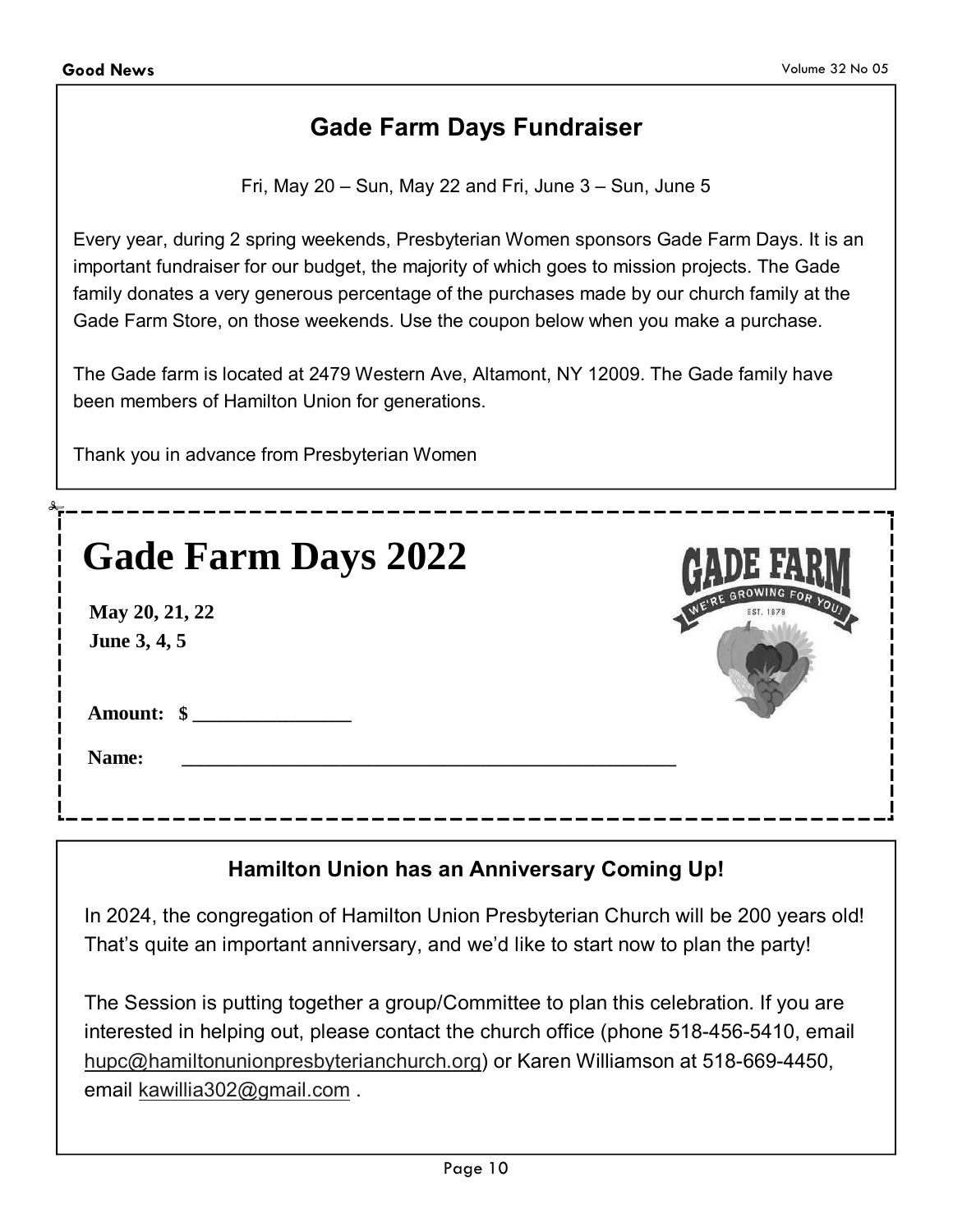# **Volunteer Opportunity**

The Mission Team announces the next volunteer opportunities at the Regional Food Bank to sort donated food:

**Thu May 19, 2022 5 to 6:30 PM** 



We will have up to 9 slots available, first come, first served. NO sandals or open toe shoes! We are working in a warehouse.

A good opportunity to serve the community, and the work is not difficult. If you are interested, please contact Wayne Gannett to sign up at jgannett@nycap.rr.com.

\*\*\*\*\*\*\*\*\*\*\*\*\*\*\*\*\*\*\*\*\*\*\*\*\*\*\*\*\*\*\*\*\*\*\*\*\*\*\*\*\*\*\*\*\*\*\*\*\*\*\*\*\*

Cost inflations is affecting all of us, including charitable organizations:

The Regional Food Bank of Northeastern New York announced in March that they are preparing for a surge in demand due to rising grocery and fuel costs, all while acclimating to supply chain issues and additional fuel costs that are affecting their own operations.

In 2021, the Food Bank's fleet of trucks traveled 471,000 miles across 23-counties of New York State, an area that encompasses 41% of New York's landmass. The Food Bank distributed more than 51 million pounds of food and grocery products last year, the equivalent of 42 million meals. At the same time, supply chain issues, rising grocery costs, and increased need forced the Food Bank to get creative with product sourcing and distribution.

"We have been spending at least 15% more than last year to obtain a high quality, nutritious mix of food, sourcing alternative foods when our staples are unavailable," said Molly Nicol, Chief Executive Officer of the Regional Food Bank. "At the same time, we've had to spend more to distribute that food – fuel expenditures alone have increased \$5,000 per month more than last year at this time. It's a double-whammy."

I have often noticed that when chickens quit quarreling over their food, they often find that there is enough for all of them. I wonder if it might not be the same with the human race.

—Don Marquis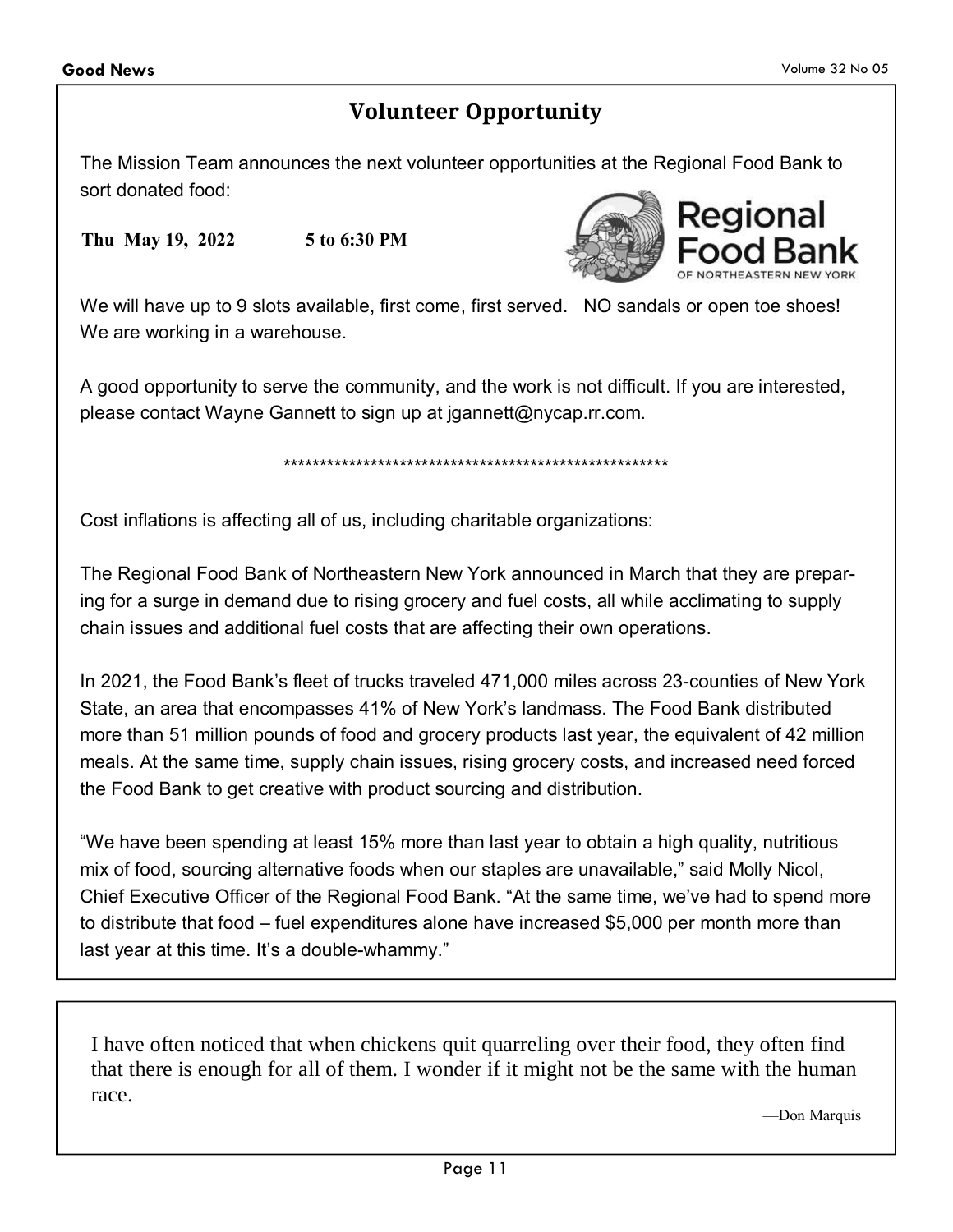#### **Presbyterian Women's (PW) News – All Women are Welcome**

All women are invited to participate in any *Presbyterian Women 's* activity at any time. There is no need to make a commitment to join the organization. For questions about *Presbyterian Women,* contact Charlotte Hasselbarth at 518-356-0637 or chasselbarth@hotmail.com. We meet in the lounge, with a hybrid option. Bring a bag lunch. Beverage and dessert will be provided. The Bible Study we're working on is *Into the Light, Finding Hope Through Lament.* Extra study books are available.

- Wed, Apr 27, from 9:45 am to 12:00 pm: *The Presbyterian Women in the Albany Presbytery Zoom Spring Gathering,* local PW groups will present on their activities.
- ∗ Sun, May 1 Sun, June 12: Church World Service Blanket Sale
- ∗ Fri, May 20 Sun, May 22: Gade Farm Days Fundraiser
- − Tues, May 24: 10:30 am 12:30 pm: May Circle meeting, we will discuss Lesson 9, *The End of Lament*
- \* More information is elsewhere in this newsletter.

"Let us be grateful to people who make us happy; they are the charming gardeners who make our souls blossom." —Marcel Proust

# **Easter Basket Project 2022**

Dear HUPC Family and Friends:

The Easter Basket Project is a great success again this year with generous hearts and spirit from all of you.

All groups that received these were most grateful.

Thank you for your ever continuing loving hearts and generosity!

Darlene Bauer For HUPC PW



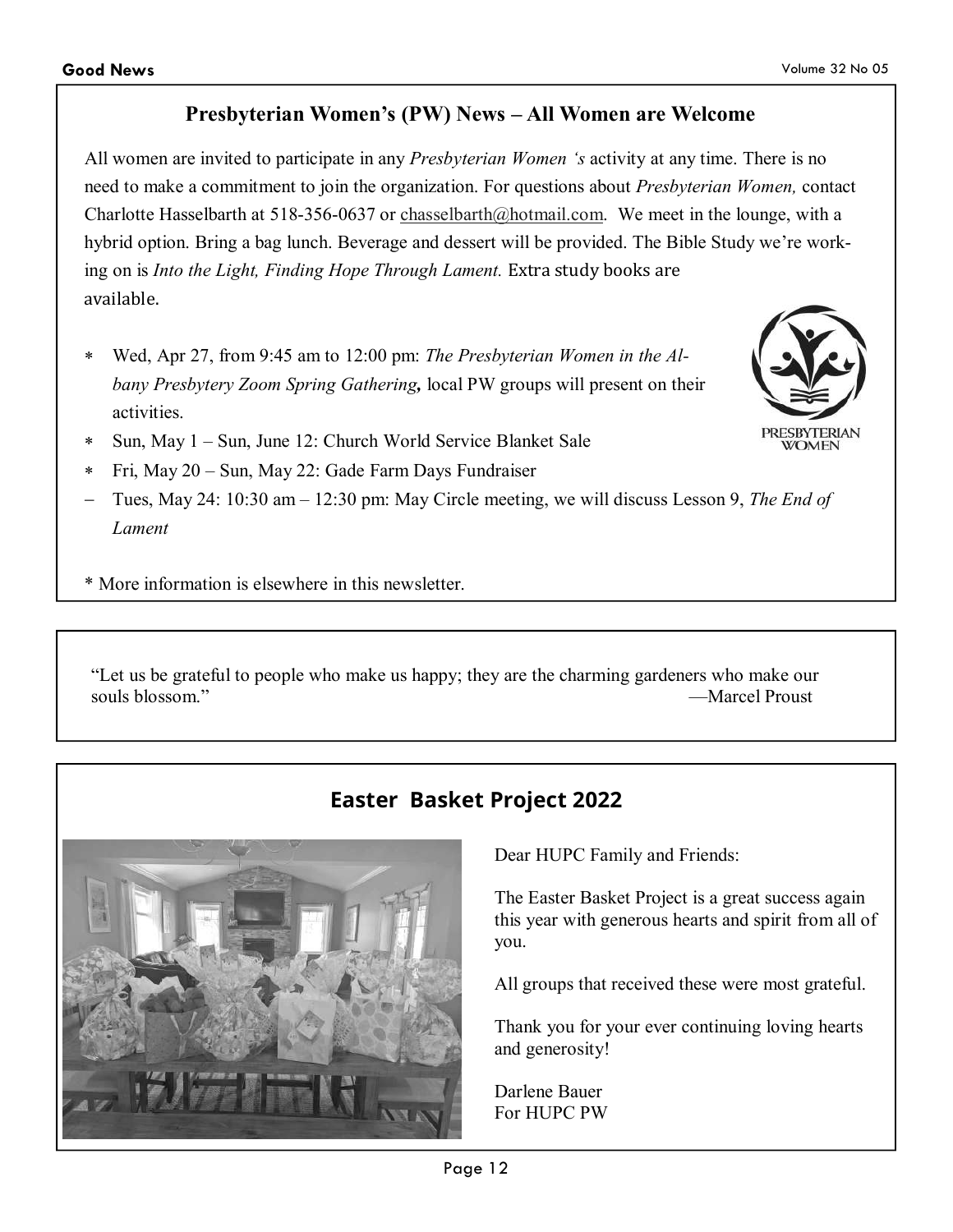### **Personal Care Items for Men and Women During Summer Months**

#### **For the** *Purple Pantry*

Personal items are being collected thought out the summer for *The Purple Pantry,* the food pantry on the UAlbany Campus. Needed items are feminine care products, toothpaste, facial tissues, deodorant, shampoo, soap, contact solution, cotton swabs, and razors.



Although the academic year will soon be over, personal care items are still needed, as there are many students still on campus. Some students from Ukraine and the surrounding areas can't go home. *The Purple Pantry* is also available to staff at the university who are there year around.

There are collection boxes at the top of the stairs in the Christian Education Building. Donations can also be left in the deck box in front of the Christian Education Building.

Thank You From Presbyterian Women

# **Cornerstone Campus Ministry - Food and Faith Program**

**Food & People Needed**

#### **Tuesday, April 26, 6 pm - 7:30 pm**

*Food and Faith* is a program of the Cornerstone Campus Ministry at the Interfaith Center on the UAlbany Campus. Hamilton Union will be providing a meal on Tues, Apr 26. Donations of main dish, side dish, and dessert for ten are needed, plus people to visit with the students. If you would like to help, there is a sign-up sheet in the back of the Sanctuary or contact Charlotte Hasselbarth at 518-356-0637 or chasselbarth@hotmail.com. Food needs to be brought to the kitchenette in the Christian Education Building, in a disposable container, labeled "Campus Ministry", by 5 pm that night. If you would like to eat and visit with the students, a carpool will leave the church People coming to visit with the students need to be vaccinated. Masks are optional. No proof of vaccination is needed.

After the dinner, Rev. Kyle Delhagen will lead a casual worship Program.

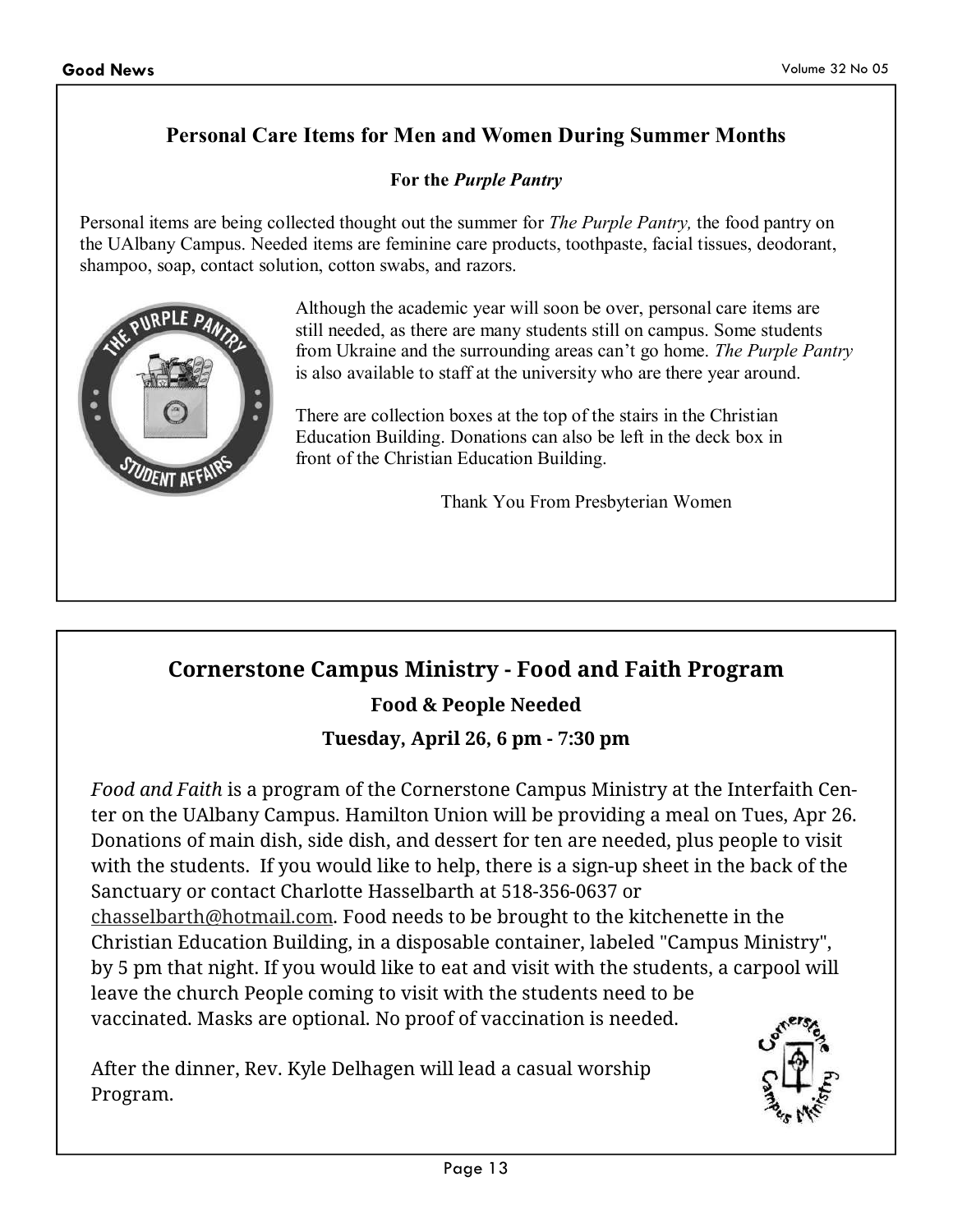

Ω A VALUABLE COMMA

Directions: Arrange the words in alphabetical order. Then insert the circled letters in order to complete Exodus 20:12, NIV.



por Jong in the land the LORD your God is giving you.

8. obey, 9. respect, 10. son; Honor your father and your mother, so that you may Answer: L daughter, 2. family, 3. father, 4. home, 5. honor, 6. love, 7. mother,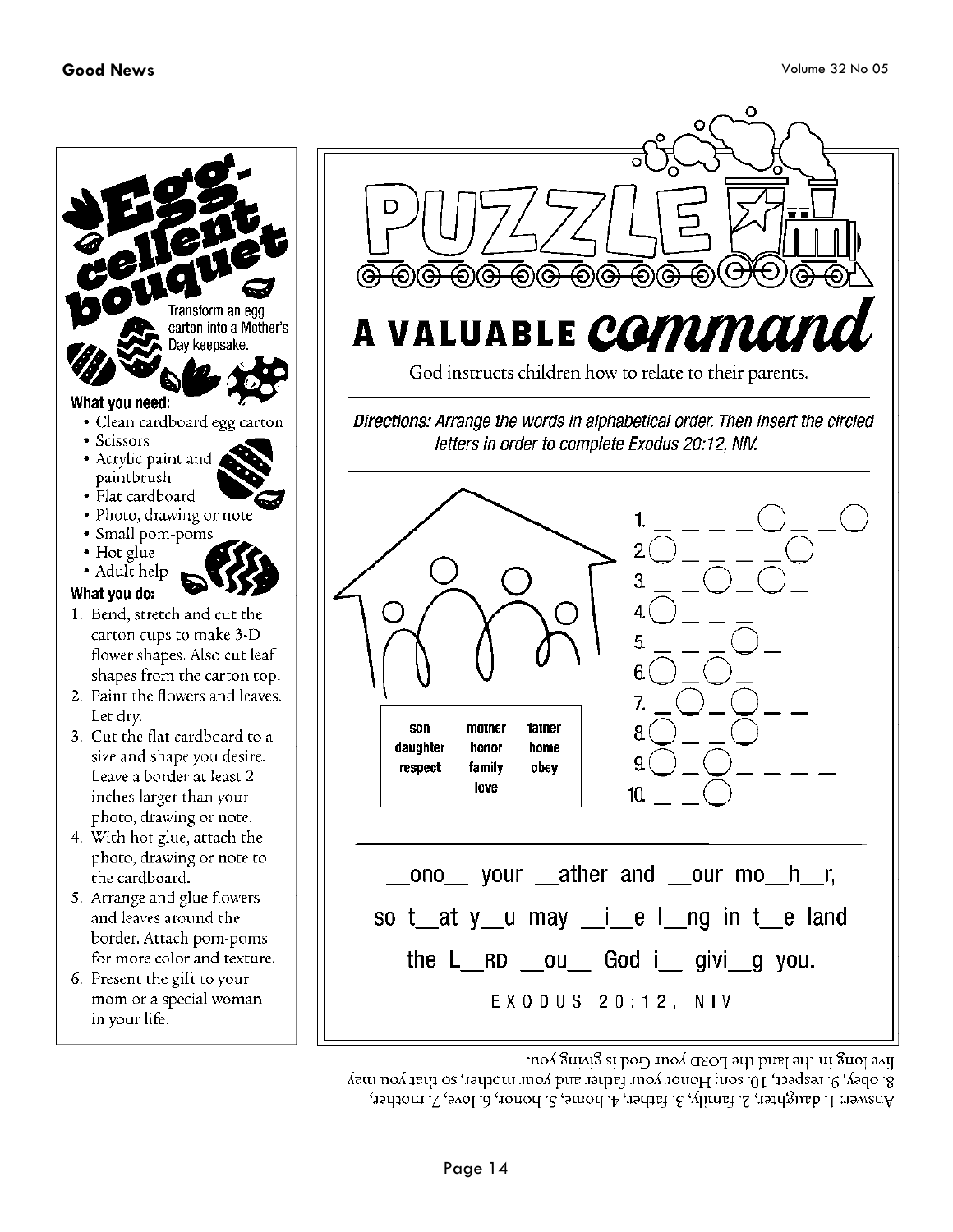

# **Hamilton Union And All May 2022**

| Sunday                                                               | Monday                                                                                                        | Tuesday                        | Wednesday | Thursday                                                                                 | Friday | Saturday       |
|----------------------------------------------------------------------|---------------------------------------------------------------------------------------------------------------|--------------------------------|-----------|------------------------------------------------------------------------------------------|--------|----------------|
| $\mathbf{1}$                                                         | $\overline{2}$                                                                                                | 3                              | 4         | 5                                                                                        | 6      | 7 <sup>1</sup> |
| <b>Sunday Worship</b><br>Service-10AM<br>HAPPY 1ST ANNIV.<br>PASTOR! | <b>Making Connec-</b><br>tions Bible<br>Study-1:00PM                                                          | Session Meeting-7:00PM         |           | Choir Practice-<br>7:00PM                                                                |        |                |
| 8<br>Happy Mother's Day!                                             | 9                                                                                                             | $10\,$                         | 11        | 12                                                                                       | 13     | 14             |
| <b>Sunday Worship</b><br>Service-10AM                                | <b>Making Connec-</b><br>tions Bible<br><b>Study-1:00PM</b><br><b>Communications</b><br><b>Meeting-7:00PM</b> |                                |           | Choir Practice-<br>7:00PM                                                                |        |                |
| 15                                                                   | 16                                                                                                            | 17                             | 18        | 19                                                                                       | 20     | 21             |
| <b>Sunday Worship</b><br>Service-10AM                                | <b>Making Connec-</b><br>tions Bible<br>Study-1:00PM<br>Finance Meet-<br>ing-7:00PM                           |                                |           | Choir Practice-7:00PM<br>Mission Team Meeting-<br>7:15PM<br>Mission Food Bank-<br>5:00PM |        |                |
| 22                                                                   | 23                                                                                                            | 24                             | 25        | 26                                                                                       | 27     | 28             |
| <b>Sunday Worship</b><br>Service-10AM<br>Worship Comm. Mtg.          | <b>Making Connec-</b><br>tions Bible<br>Study-1:00PM                                                          |                                |           | Choir Practice-<br>7:00PM                                                                |        |                |
| 29                                                                   | Happy Memorial Day!<br>30                                                                                     | 31                             |           |                                                                                          |        |                |
| <b>Sunday Worship</b><br>Service-10AM<br>$2¢$ -a-Meal                | <b>Church Office</b><br><b>Closed</b>                                                                         | Presbyterian Women-!<br>0:30AM |           |                                                                                          |        |                |